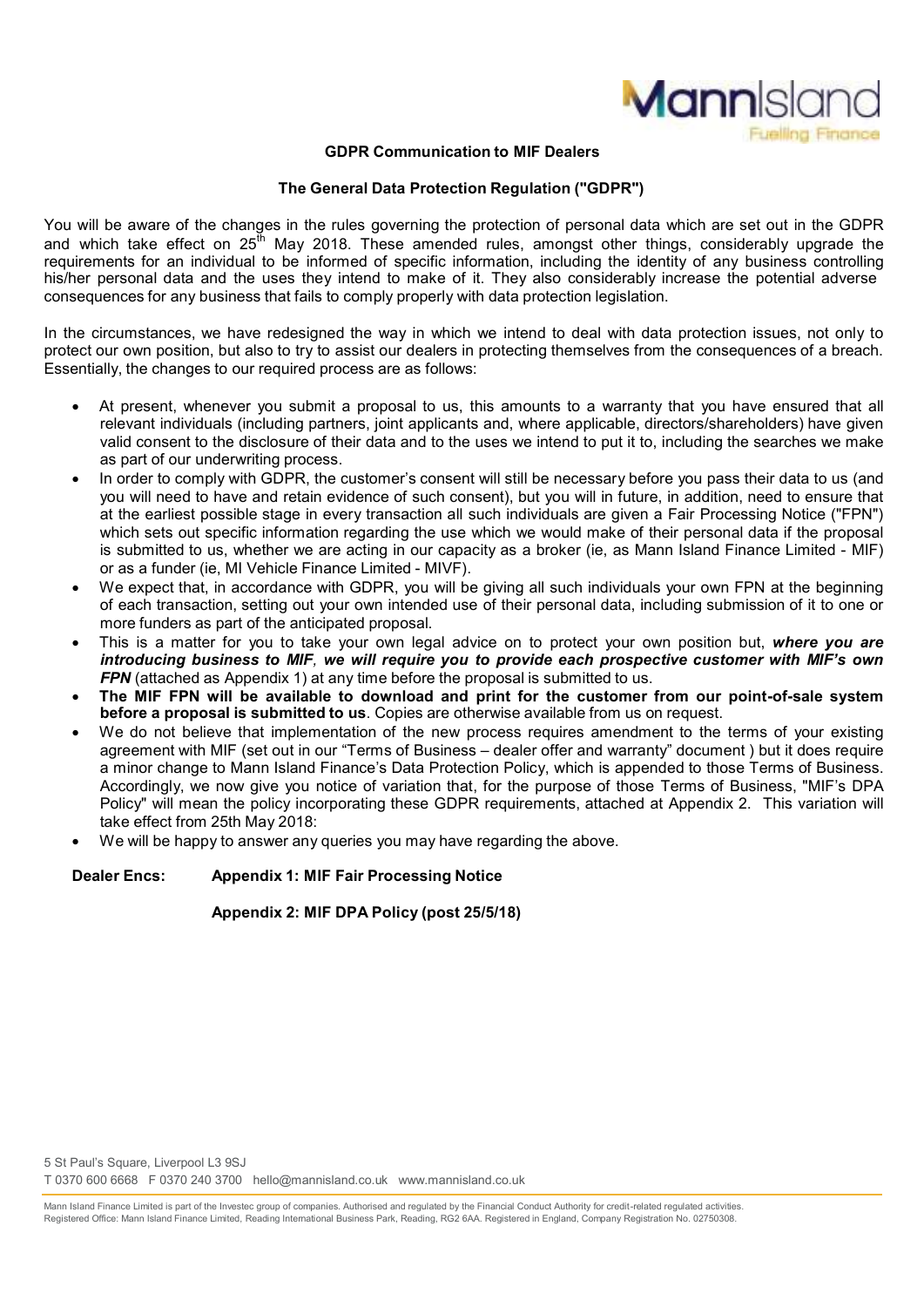## **Appendices for MIF Dealers**

## **Dealer Appendix 1 – MIF Fair Processing Notice**

### MANN ISLAND FINANCE LIMITED DATA PROTECTION NOTICE TO INDIVIDUALS INVOLVED IN FINANCE APPLICATIONS

We are Mann Island Finance Limited (MIF), a finance broker, and we have been asked to assist you in obtaining finance. This process will involve the processing of your personal data. This Data Protection Notice is intended to give you information on how this personal data (*i.e*., information which directly or indirectly identifies you) will be processed by us and/or any company to which we submit a finance application on your behalf.

We have not yet identified the finance company or companies to which such an application will be submitted (and so we will refer to any such company in this notice as "the Company") but full details of how each of the particular finance companies we use will process personal data relating both to applicants and customers can be found at https://www.fuellingfinance.co.uk/t-and-c/.

Where the Company is MI Vehicle Finance Limited (MIVF), a finance company linked to MIF, further details of how MIVF will manage and use your data can be found at https://www.mannisland.co.uk/mivf-data-protection, where you can also find details of the credit reference and fraud prevention agencies that MIVF uses, and information about your data protection rights. Both MIF and MIVF are members of the Investec Group of Companies, and may pass your data on to other companies within that group, some of which are located in countries outside the EEA (including in South Africa).

For the purposes of EU data protection laws, we and the Company will each be a data controller.

**Data That May Be Collected.** We and the Company may each collect certain personal data with respect to you, including, without limitation, your name, address, date of birth, contact details, credit reference data, financial and employment details, banking and credit card details, director or shareholder roles, income and similar details. We and/or the Company may collect some of this data from third parties, for example credit reference agencies.

Where a corporate entity is applying for finance, we and the Company may collect personal data about the individuals who are directors and shareholders of the business from credit reference agencies (CRAs) where this data is held publicly, such as at Companies House. Where a partnership is applying, we and the Company may similarly collect personal data about the individual partners. This notice also applies to the processing of such personal data and use of the word 'you' in this notice will encompass such individuals.

We and the Company may process sensitive personal data (including, for example, information revealing an individual's physical or mental health). Where sensitive personal data are processed we will obtain your explicit consent for the processing.

**Use of Personal Data.** We and/or the Company will use your personal data for: provision of products and services, credit and AML risk assessment, profiling for marketing purposes, market research and product development, statistical analysis, marketing, fraud prevention and detection and otherwise as necessary to comply with applicable laws, regulations and/or codes of practice. The processing of personal data may be undertaken with your consent, or where it is necessary for the performance of a contractual relationship or compliance with a legal obligation, or where it is in our legitimate interests, and/or those of the Company or a member of any group of companies to which we and/or the Company belongs.

**Disclosure to Certain Third Parties.** We and/or the Company may disclose certain personal data: (i) within any group of companies to which we and/or the Company belongs (we and MIVF belong to the Investec Group); (ii) to our and/or the Company's brokers and dealers / suppliers, professional advisors and service providers (including, information technology systems providers); (iii) to courts, governmental and non-governmental regulators and ombudsmen; (iv) to fraud prevention agencies and law enforcement agencies; (v) to any third party that acquires, or is interested in acquiring, all or part of our assets or shares, or those of the Company , or that succeeds us and/or the Company in carrying on all or a part of our and/or its business, whether by merger, acquisition, reorganization or otherwise; and (vi) as otherwise required or permitted by law.

In particular, we and/or the Company may share the personal data we and/or it collect(s) with fraud prevention agencies who will use it to prevent fraud and money-laundering and to verify your identity. If fraud is detected you could be refused certain services, finance or employment.

Data Privacy Officer at 5, St Paul's Square, Liverpool L3 9SJ or by email to enquiries@mannisland.co.uk. Similar MIF/DL/07-18 Further details of how your information will be used by us and these fraud prevention agencies for this purpose can be found on the Investec website at www.investec.com/en\_gb/Legal/UK/fraud-prevention-notice.html or by contacting our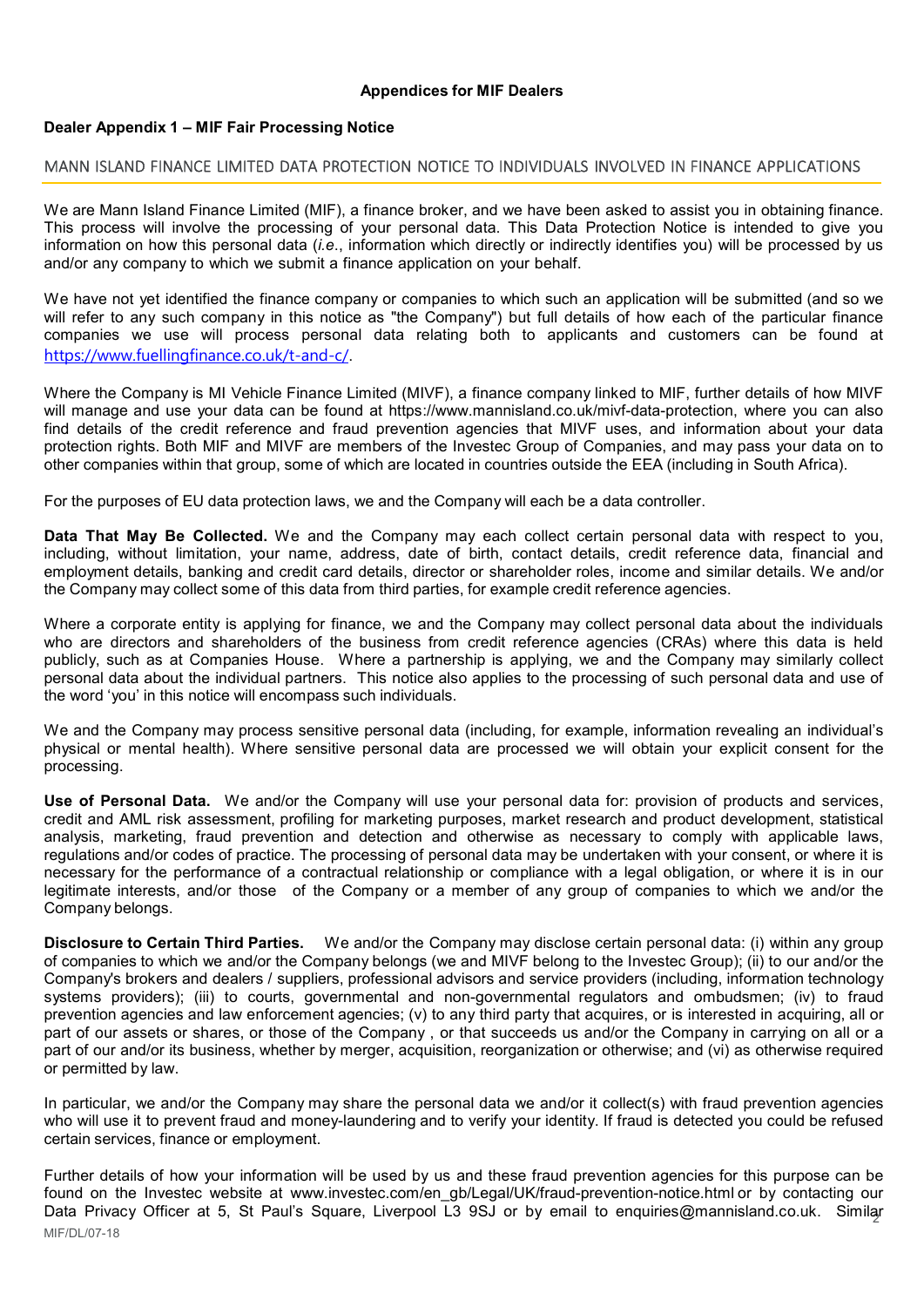information relating to each Company to which your application may be submitted can be found at https://www.fuellingfinance.co.uk/t-and-c/.

In addition, in order to process your application for finance, your personal data will be shared with CRAs. We and/or the Company will send information about your applications to CRAs and they will record this, even if your application does not proceed or is unsuccessful. This will include information from your credit application and about your financial situation and financial history. CRAs can give us and/or the Company both public information (e.g. electoral register) and shared credit, financial situation and financial history information and fraud prevention information

We and/or the Company may use the data received to:

- Assess your creditworthiness:
- Verify the accuracy of the data you have provided:
- Prevent criminal activity, fraud and money laundering:
- Manage your account(s);
- Trace and recover debts; and
- Ensure any offers provided to you are appropriate to your circumstances.

The Company may continue to exchange information about you with CRAs while you have a relationship with them, and may also inform the CRAs about your settled accounts. If you borrow and do not repay in full and on time, CRAs will record the outstanding debt. This information may be supplied to other organisations by CRAs. When CRAs receive a search from us and/or the Company they will place a search footprint on your credit file that may be seen by other lenders.

If you are making a joint application, or tell us and/or the Company that you have a spouse or financial associate, we and/or the Company may link your records together, so you should make sure you discuss this with them, and share with them this information, before lodging the application. CRAs will also link your records together and these links will remain on your and their files until such time as you or your partner successfully files for a disassociation with the CRAs to break that link.

The identities of the CRAs, their role also as fraud prevention agencies, the data they hold, the ways in which they use and share personal information, data retention periods and your data protection rights with the CRAs are explained in more detail at each of the three CRAs websites – using any of these three addresses will take you to the same CRA Information Notice (CRAIN) document:

Callcredit www.callcredit.co.uk/crain;

Equifax www.equifax.co.uk/crain;

Experian www.experian.co.uk/crain.

**Transfer of Personal Data Outside the European Economic Area ("EEA").** We and/or the Company may transfer your personal data to recipients (including affiliates) located in countries outside of the EEA, which may not have data privacy laws equivalent to those in the EEA. In such a case, we and/or the Company will be under a duty to take all necessary steps to ensure the safety of your personal data in accordance with applicable data protection laws.

**Your rights.** Under applicable EU data privacy laws, you may have a right to: (i) request access to and rectification or erasure of your personal data; (ii) obtain restriction of processing or to object to processing of your personal data; (iii) withdraw your consent to the processing of your personal data; and (iv) data portability (i.e. to request the transfer of personal data from one data controller to another in certain circumstances). If you wish to exercise any of these rights against us, you should contact our Data Privacy Officer at 5 St Paul's Square, Liverpool, L3 9SJ or email enquiries@mannisland.co.uk; if you wish to do so against any Company to which your application has been submitted, you should contact its Data Privacy Officer using the details available from https://www.fuellingfinance.co.uk/t-and-c/. Where the Company is MIVF, please email AFGDataprivacy@investec.co.uk. You also have the right to lodge a complaint about the processing of your personal data by us and/or the Company with the UK data protection authority, the Information Commissioner's Office, whose contact details can be found at https://ico.org.uk/.

3 We and/or the Company may rely on automated credit assessment based on the personal data which we receive from you and/or obtain from a credit reference agency or similar sources about your credit profile or history. The outcome of this process can result in an automated decline of your application where it does not meet the acceptance criteria which we and/or the Company apply. We and/or the Company have a duty to review these acceptance criteria regularly to ensure fairness in the decisions made, and you have a right to ask us or it to manually review any decision taken in this manner.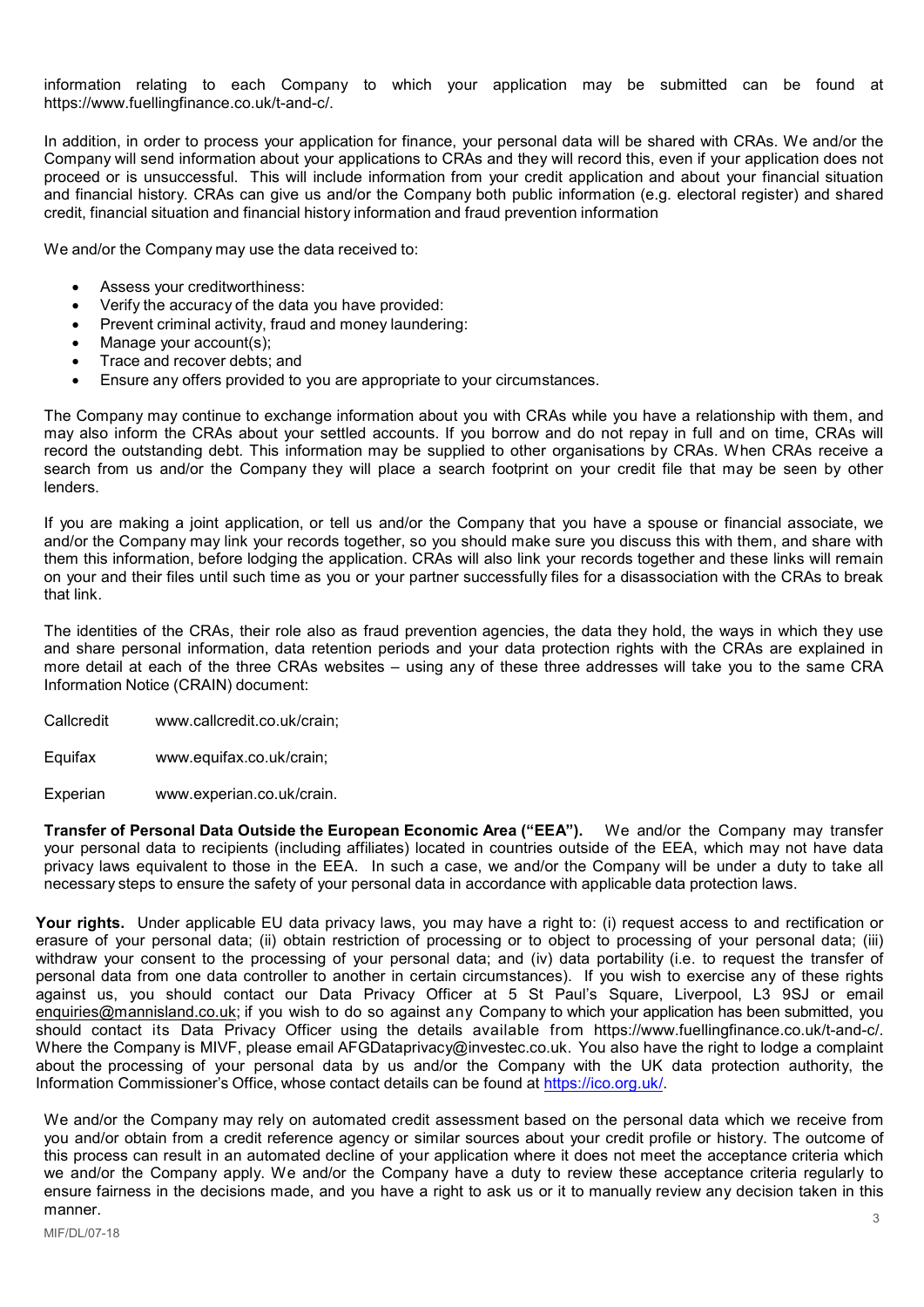In addition we may use automated profiling to identify whether other products or services may be of use to you when we consider marketing campaigns. You have a right to object to this automated profiling. This is separate to the right you have to object to receive marketing.

**Security.** We and/or the Company are under a duty to take steps to protect your personal data against loss or theft, as well as from unauthorized access, disclosure, copying, use or modification, regardless of the format in which it is held.

**Retention.** We and MIVF will retain your personal data for seven years from the date on which our relationship with you ends. Information relating to the data retention policy adopted by each Company to which your application may be submitted can be found at https://www.fuellingfinance.co.uk/t-and-c/.

**Enquiries, Requests or Concerns.** All enquiries, requests or concerns regarding this Notice or relating to the processing of Personal Data, should be sent to our Data Privacy Officer at 5 St Paul's Square, Liverpool L3 9SJ, by emailing enquiries@mannisland.co.uk or by telephoning 0370 600 6668. Alternatively, you may contact the Data Privacy Officer(s) at any Company to which your application may have been submitted, whose details can be found at https://www.fuellingfinance.co.uk/t-and-c/.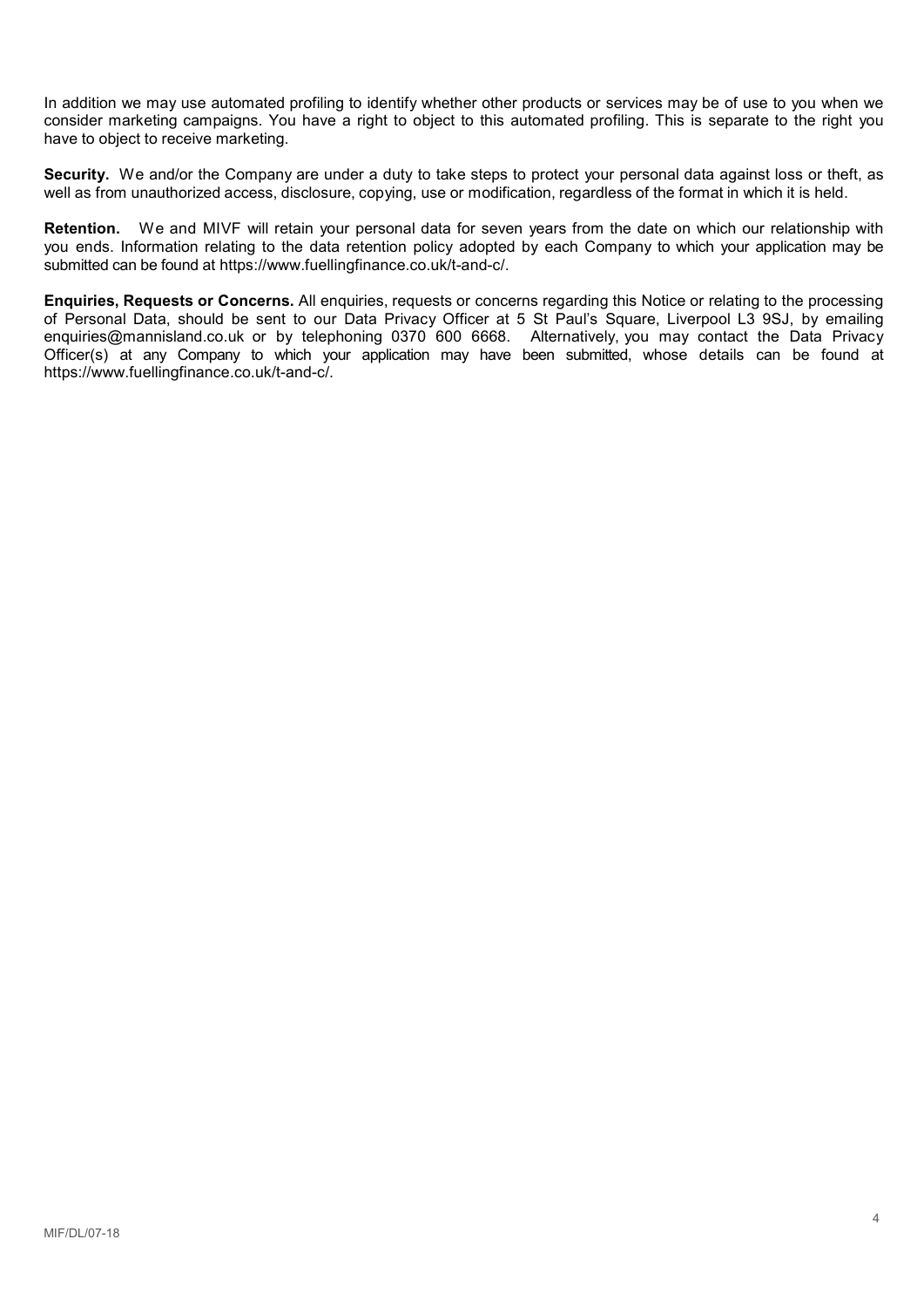# **Dealer Appendix 2: MIF DPA Policy (post 25/5/18)**

# **Mann Island Finance Limited DPA Policy**

*We may in our absolute discretion vary this policy by not less than 30 days' written notice and any such variation will apply to all Proposals submitted by you after the date on which such variation is stated to take effect. This Policy should be read alongside your Legal and Regulatory obligations pursuant to the terms of your FCA authorisation, the Engagement Letter, the Terms of Business – Dealer Offer and Warranty and the Operational and Usage Procedures.*

- 1. We, Mann Island Finance Limited, on behalf of ourselves and all associated companies within the Investec Group (collectively referred to as Group Companies), wish to ensure that we conform at all times with both the letter and the spirit of data protection legislation, including but not limited to the General Data Protection Regulation 2016 (Regulation (EU) 2016/679), the Data Protection Act 1998 and any replacement for that Act ("DP Law"). Furthermore, we expect all of our dealers to do the same.
- 2. In particular, we wish to ensure that we do not process "personal data" (as defined in DP Law) without the relevant individual being provided at the appropriate time with all required information. In the context of a finance proposal, this information will include in particular:
	- Our identity as a Data Controller of the individual's personal data;
	- Details of the personal data we will obtain;
	- Details of the processing we will undertake in respect of that data; and
	- Our grounds for carrying out that processing.
- 3. As a dealer, it is your responsibility to ensure that you yourself comply fully with DP Law in respect of the personal data which you will obtain in the course of your business. However, we also require that you comply with the terms of this DPA Policy in order to ensure that when you submit a Proposal to us, neither we, nor any funder to which we submit it, will be in breach of DP Law when we and/or they consider it. Failure to comply strictly with the terms of this DPA Policy will be a breach of your Terms of Business with us.
- 4. Before you submit any Proposal to us, you must provide all individuals whose personal data we and/or any funder will need to receive and/or obtain and/or process in connection with that proposal with our Fair Processing Notice ("FPN"), as amended from time to time. A copy of our current FPN is set out at the end of this DPA Policy.
- 5. Confirmation that the terms of this DPA Policy have been strictly complied with and in particular that the FPN has been provided to the identified individuals must be recorded by you in respect of **every** Proposal submitted to us, with such records being retained for a minimum of seven years.
- 6. You must at all times process customers' personal data in accordance with the requirements of DP Law, CONC and all other Legal and Regulatory Obligations. In particular:

6.1. You must at all times ensure you have appropriate technical and organisational measures in place to protect any personal data obtained, accessed or processed by you against any unauthorised or unlawful processing, accidental loss, destruction or damage.

6.2. Where the customer is seeking to enter into a Consumer Credit or Hire Agreement you will, where the customer requests, disclose to the customer from where their personal data was obtained (if not from the customer), including the name and address of any credit reference agency you have consulted or which, where the Funder has decided not to proceed with the Proposal based on information obtained from a credit reference agency, MIF informs you the Funder has consulted.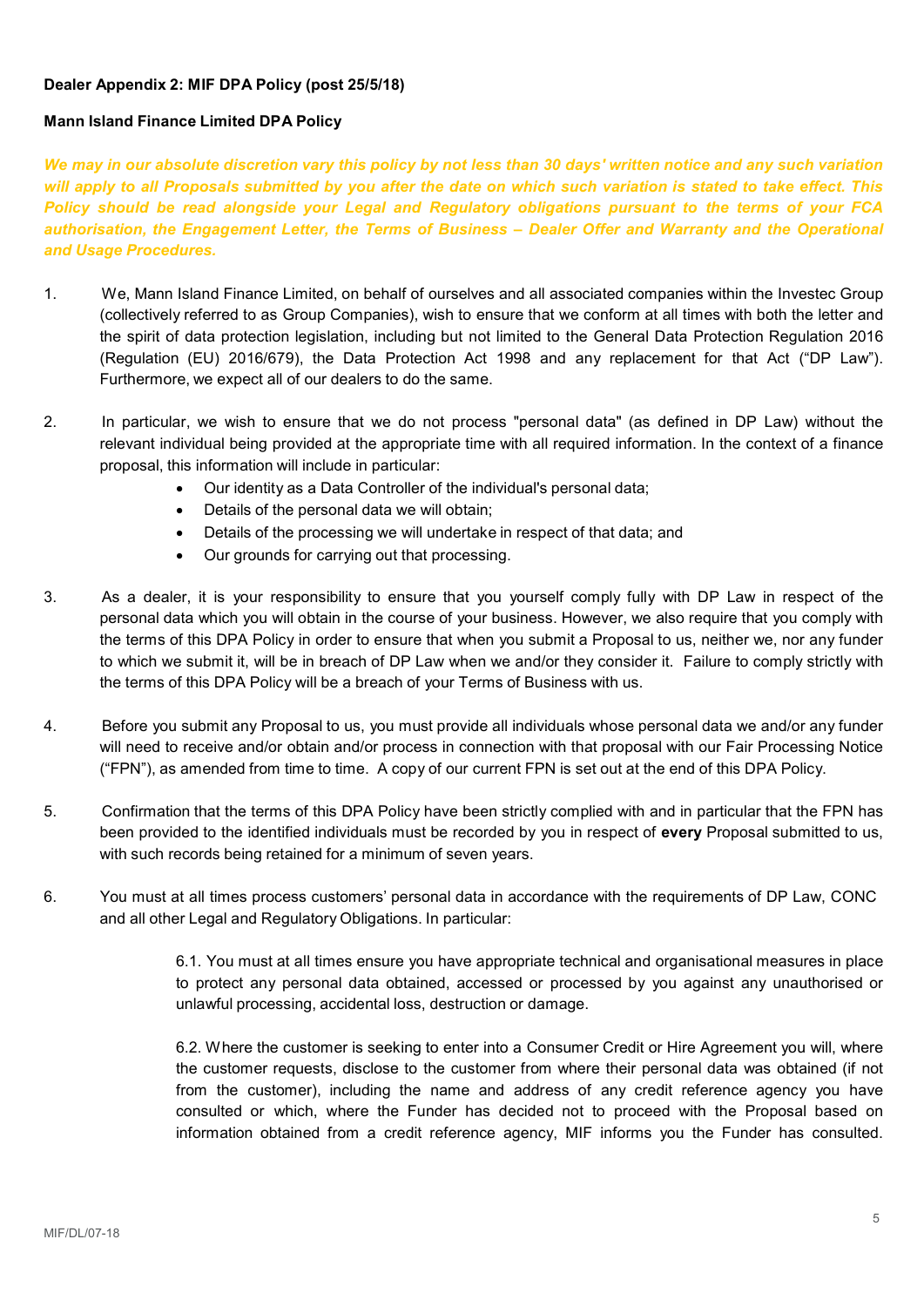7. Lastly, for the avoidance of doubt, we confirm that even if the circumstances of a given transaction make it difficult for you to directly inform or obtain consent from any relevant individual as required by this policy or our terms of business with you (for example, where finance is being arranged by one director/partner and you need to inform or obtain consent from his/her co-directors/partners), you must nevertheless still take such steps as are necessary to identify and to ensure that all relevant individuals receive the requisite FPN and provide appropriate consent.

## **Mann Island Finance Fair Processing Notice**

# MANN ISLAND FINANCE LIMITED DATA PROTECTION NOTICE TO INDIVIDUALS INVOLVED IN FINANCE APPLICATIONS

We are Mann Island Finance Limited (MIF), a finance broker, and we have been asked to assist you in obtaining finance. This process will involve the processing of your personal data. This Data Protection Notice is intended to give you information on how this personal data (*i.e*., information which directly or indirectly identifies you) will be processed by us and/or any company to which we submit a finance application on your behalf.

We have not yet identified the finance company or companies to which such an application will be submitted (and so we will refer to any such company in this notice as "the Company") but full details of how each of the particular finance companies we use will process personal data relating both to applicants and customers can be found at https://www.fuellingfinance.co.uk/t-and-c/.

Where the Company is MI Vehicle Finance Limited (MIVF), a finance company linked to MIF, further details of how MIVF will manage and use your data can be found at https://www.mannisland.co.uk/mivf-data-protection, where you can also find details of the credit reference and fraud prevention agencies that MIVF uses, and information about your data protection rights. Both MIF and MIVF are members of the Investec Group of Companies, and may pass your data on to other companies within that group, some of which are located in countries outside the EEA (including in South Africa).

For the purposes of EU data protection laws, we and the Company will each be a data controller.

**Data That May Be Collected.** We and the Company may each collect certain personal data with respect to you, including, without limitation, your name, address, date of birth, contact details, credit reference data, financial and employment details, banking and credit card details, director or shareholder roles, income and similar details. We and/or the Company may collect some of this data from third parties, for example credit reference agencies.

Where a corporate entity is applying for finance, we and the Company may collect personal data about the individuals who are directors and shareholders of the business from credit reference agencies (CRAs) where this data is held publicly, such as at Companies House. Where a partnership is applying, we and the Company may similarly collect personal data about the individual partners. This notice also applies to the processing of such personal data and use of the word 'you' in this notice will encompass such individuals.

We and the Company may process sensitive personal data (including, for example, information revealing an individual's physical or mental health). Where sensitive personal data are processed we will obtain your explicit consent for the processing.

**Use of Personal Data.** We and/or the Company will use your personal data for: provision of products and services, credit and AML risk assessment, profiling for marketing purposes, market research and product development, statistical analysis, marketing, fraud prevention and detection and otherwise as necessary to comply with applicable laws, regulations and/or codes of practice. The processing of personal data may be undertaken with your consent, or where it is necessary for the performance of a contractual relationship or compliance with a legal obligation, or where it is in our legitimate interests, and/or those of the Company or a member of any group of companies to which we and/or the Company belongs.

**Disclosure to Certain Third Parties.** We and/or the Company may disclose certain personal data: (i) within any group of companies to which we and/or the Company belongs (we and MIVF belong to the Investec Group); (ii) to our and/or the Company's brokers and dealers / suppliers, professional advisors and service providers (including, information technology systems providers); (iii) to courts, governmental and non-governmental regulators and ombudsmen; (iv) to fraud prevention agencies and law enforcement agencies; (v) to any third party that acquires, or is interested in acquiring, all or part of our assets or shares, or those of the Company , or that succeeds us and/or the Company in carrying on all or a part of our and/or its business, whether by merger, acquisition, reorganization or otherwise; and (vi) as otherwise required or permitted by law.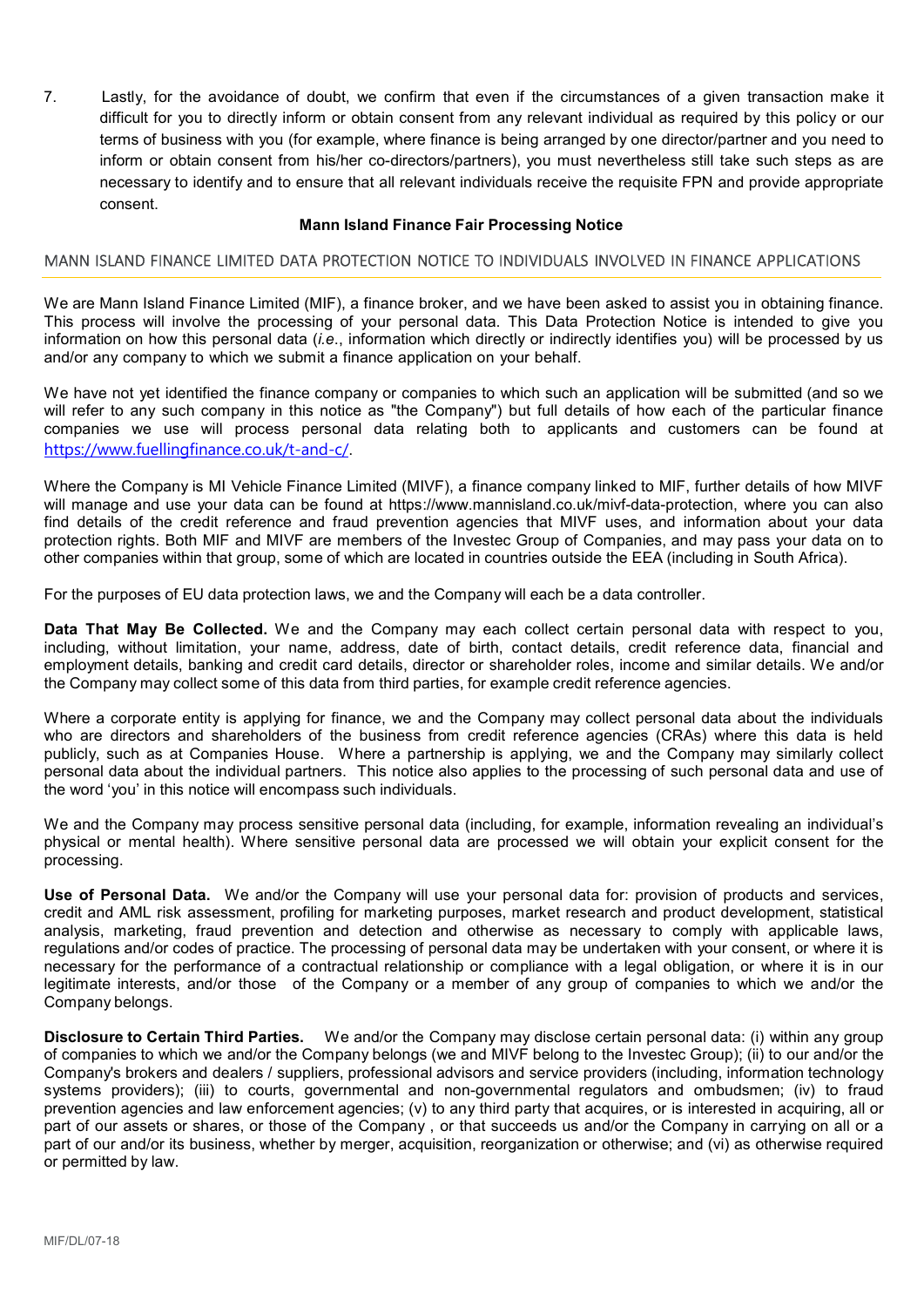In particular, we and/or the Company may share the personal data we and/or it collect(s) with fraud prevention agencies who will use it to prevent fraud and money-laundering and to verify your identity. If fraud is detected you could be refused certain services, finance or employment.

Further details of how your information will be used by us and these fraud prevention agencies for this purpose can be found on the Investec website at www.investec.com/en\_gb/Legal/UK/fraud-prevention-notice.html or by contacting our Data Privacy Officer at 5, St Paul's Square, Liverpool L3 9SJ or by email to enquiries@mannisland.co.uk. Similar information relating to each Company to which your application may be submitted can be found at https://www.fuellingfinance.co.uk/t-and-c/.

In addition, in order to process your application for finance, your personal data will be shared with CRAs. We and/or the Company will send information about your applications to CRAs and they will record this, even if your application does not proceed or is unsuccessful. This will include information from your credit application and about your financial situation and financial history. CRAs can give us and/or the Company both public information (e.g. electoral register) and shared credit, financial situation and financial history information and fraud prevention information

We and/or the Company may use the data received to:

- Assess your creditworthiness:
- Verify the accuracy of the data you have provided:
- Prevent criminal activity, fraud and money laundering:
- Manage your account(s);
- Trace and recover debts; and
- Ensure any offers provided to you are appropriate to your circumstances.

The Company may continue to exchange information about you with CRAs while you have a relationship with them, and may also inform the CRAs about your settled accounts. If you borrow and do not repay in full and on time, CRAs will record the outstanding debt. This information may be supplied to other organisations by CRAs. When CRAs receive a search from us and/or the Company they will place a search footprint on your credit file that may be seen by other lenders.

If you are making a joint application, or tell us and/or the Company that you have a spouse or financial associate, we and/or the Company may link your records together, so you should make sure you discuss this with them, and share with them this information, before lodging the application. CRAs will also link your records together and these links will remain on your and their files until such time as you or your partner successfully files for a disassociation with the CRAs to break that link.

The identities of the CRAs, their role also as fraud prevention agencies, the data they hold, the ways in which they use and share personal information, data retention periods and your data protection rights with the CRAs are explained in more detail at each of the three CRAs websites – using any of these three addresses will take you to the same CRA Information Notice (CRAIN) document:

Callcredit www.callcredit.co.uk/crain;

Equifax www.equifax.co.uk/crain;

Experian www.experian.co.uk/crain.

**Transfer of Personal Data Outside the European Economic Area ("EEA").** We and/or the Company may transfer your personal data to recipients (including affiliates) located in countries outside of the EEA, which may not have data privacy laws equivalent to those in the EEA. In such a case, we and/or the Company will be under a duty to take all necessary steps to ensure the safety of your personal data in accordance with applicable data protection laws.

**Your rights.** Under applicable EU data privacy laws, you may have a right to: (i) request access to and rectification or erasure of your personal data; (ii) obtain restriction of processing or to object to processing of your personal data; (iii) withdraw your consent to the processing of your personal data; and (iv) data portability (i.e. to request the transfer of personal data from one data controller to another in certain circumstances). If you wish to exercise any of these rights against us, you should contact our Data Privacy Officer at 5 St Paul's Square, Liverpool, L3 9SJ or email enquiries@mannisland.co.uk; if you wish to do so against any Company to which your application has been submitted, you should contact its Data Privacy Officer using the details available from https://www.fuellingfinance.co.uk/t-and $c$ . Where the Company is MIVF, please email AFGDataprivacy@investec.co.uk. You also have the right to lodge a complaint the complaint the complaint the complaint the complaint  $\sim$